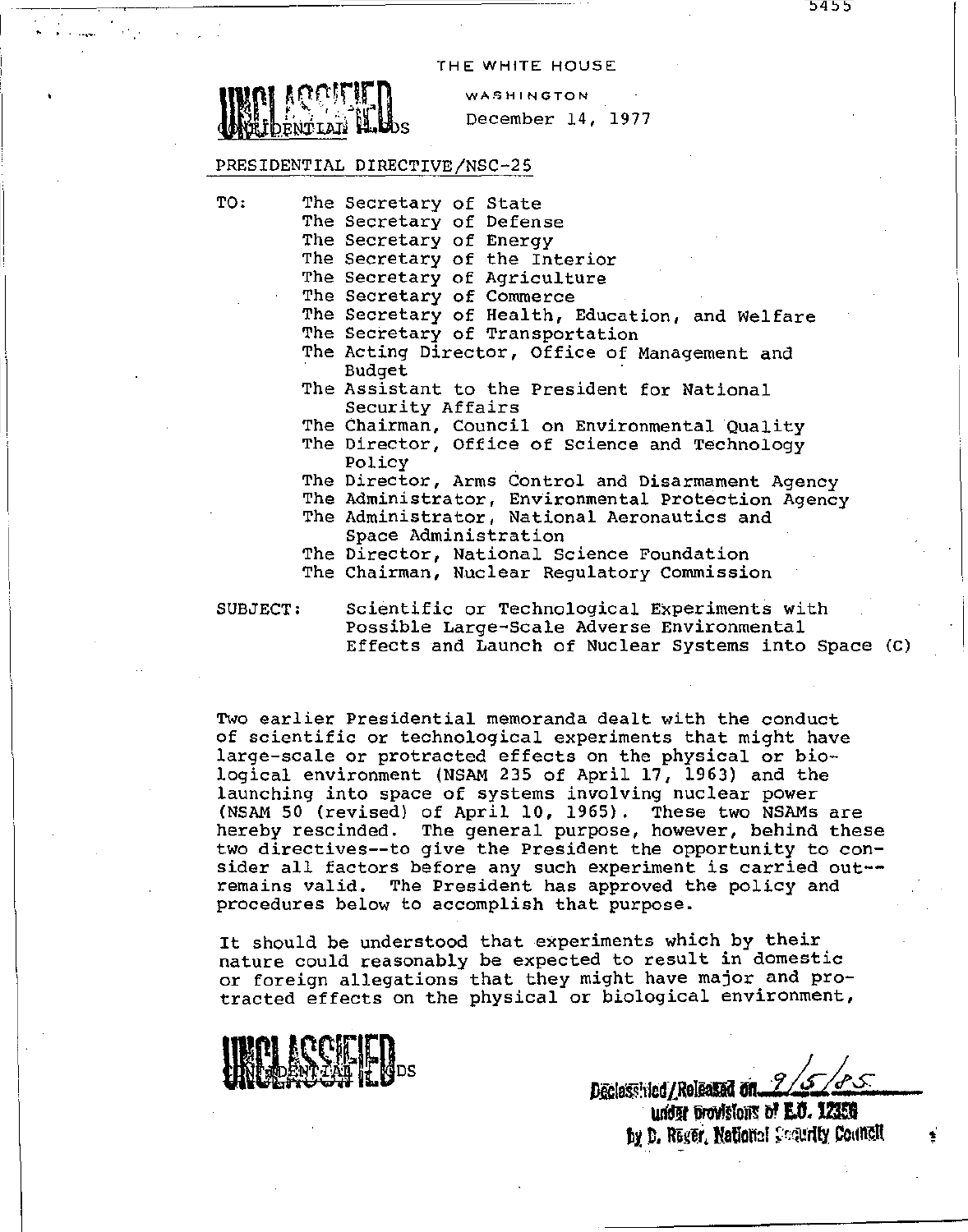or other areas of public or private interest, are to be included under this policy even though the sponsoring agency feels confident that such allegations would in fact prove to be unfounded.

**EUGE** 

Where such experiments constitute major action either licensed or funded by Federal Agencies that significantly affect the quality of the human environment, an environmental impact statement will be prepared. The data from such statement may be used in complying with the following procedures which do not affect the requirement to comply with the provisions of the National Environmental Policy Act:

1. The head of any agency that proposes to undertake a large-scale scientific or technological experiment that might have major and protracted effects on the physical or biological environment, or on other areas of public or private interest, will call such proposals to the attention of the Director of the Office of Science and Technology Policy (hereafter the Director). The Director will consult with the Chairman of The Director will consult with the Chairman of the Council on Environmental Quality (hereafter, the Chairman). Notification of such experiments will be given sufficiently in advance that they may be modified, postponed, or cancelled, if such action is judged necessary in the national interest.

2. In support of proposals for such experiments, the sponsoring agency will prepare for the Director a detailed evaluation of the importance of the particular experiment and the possible direct or indirect environmental effects that might be associated with it. The data from an environmental impact statement may be used in complying with this procedure.

3. The Director in consultation with. the Chairman will review the proposals and supporting materials presented by the sponsoring agency in order to assure that the need for the experiment has been properly weighed against possible adverse effects.

4. On the basis of this review, the Director in consultation with the Chairman will recommend to the President what action should be taken on the proposed experiment. If the Director, *in* consultation with the Chairman, judges that inadequate information is available on which to make a judgment, the Director may request that additional studies be undertaken by the sponsoring agency or may undertake an independent study of the problem. Agencies will be notified if an extended delay is anticipated in approval.

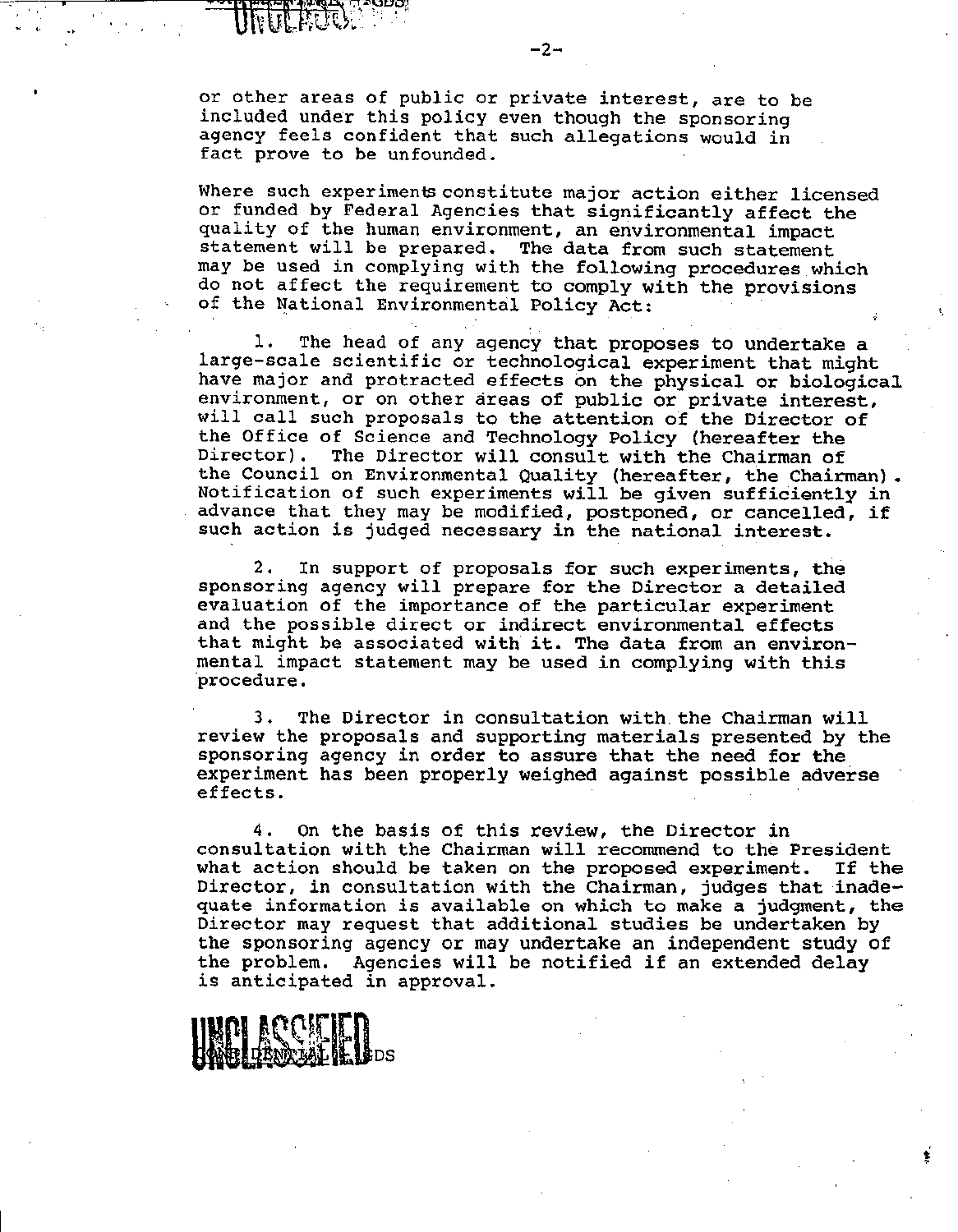**TINULFOUR TED** 

 $"$ 

5. In the case of experiments that have major national security implications, the head of the sponsoring agency will notify me so that I may determine on an individual basis the procedure to be followed in reviewing these experiments.

6. While the final decision to conduct such experiments must continue to reside with the government, the National Academy of Sciences and, where appropriate, international scientific bodies or intergovernmental organizations may be consulted in the case of those experiments that might have adverse effects beyond the US. When experiments are expected  $\ell$ *to* have such impacts in foreign countries the·Secretary of State will be notified. In arriving at decisions on specific projects, foreign policy considerations should be taken *into* account. Recommendation on the advisability of the courses of action will be made by the Director in consultation with the Chairman and with the sponsoring agency and the State Department as appropriate.

7. Any large scale scientific or technological experiment that may involve particularly serious or protracted adverse effects will not be conducted without the President's approval. Any experiment that may involve serious or protracted adverse effects *will* not be conducted without the approval of the head of the department or agency involved, with, in appropriate cases, the advice of other concerned agencies.

8. To the extent that it *is* consistent with national security, and subsequent to approval of the experiment, there should be early and widespread dissemination of public information explaining the purpose, benefits, and assessments of impacts.

9. A separate procedure will be followed for launching space nuclear systems. An environmental impact statement or a nuclear safety evaluation report, as appropriate, will be prepared. In addition, the President's approval is required for launches of spacecraft utilizing radioactive sources containing more than 20 curies of material in Radiotoxicity Groups I and II and for more than 200 curies of material in Radiotoxicity Groups III and IV (as given in Table I of the NASC report of June 16, 1970 on "Nuclear Safety Review and Approval Procedures.") An ad hoc Interagency Nuc1ear Safety Review Panel consisting of members from the Department of Defense, Department of Energy, and National Aeronautics and Space Administration will evaluate the risks associated with the mission and prepare a Nuclear should be requested to participate as an observer when appropriate. The head of the sponsoring agency will request the President's approval for the flight through the Office of science and

•

1318